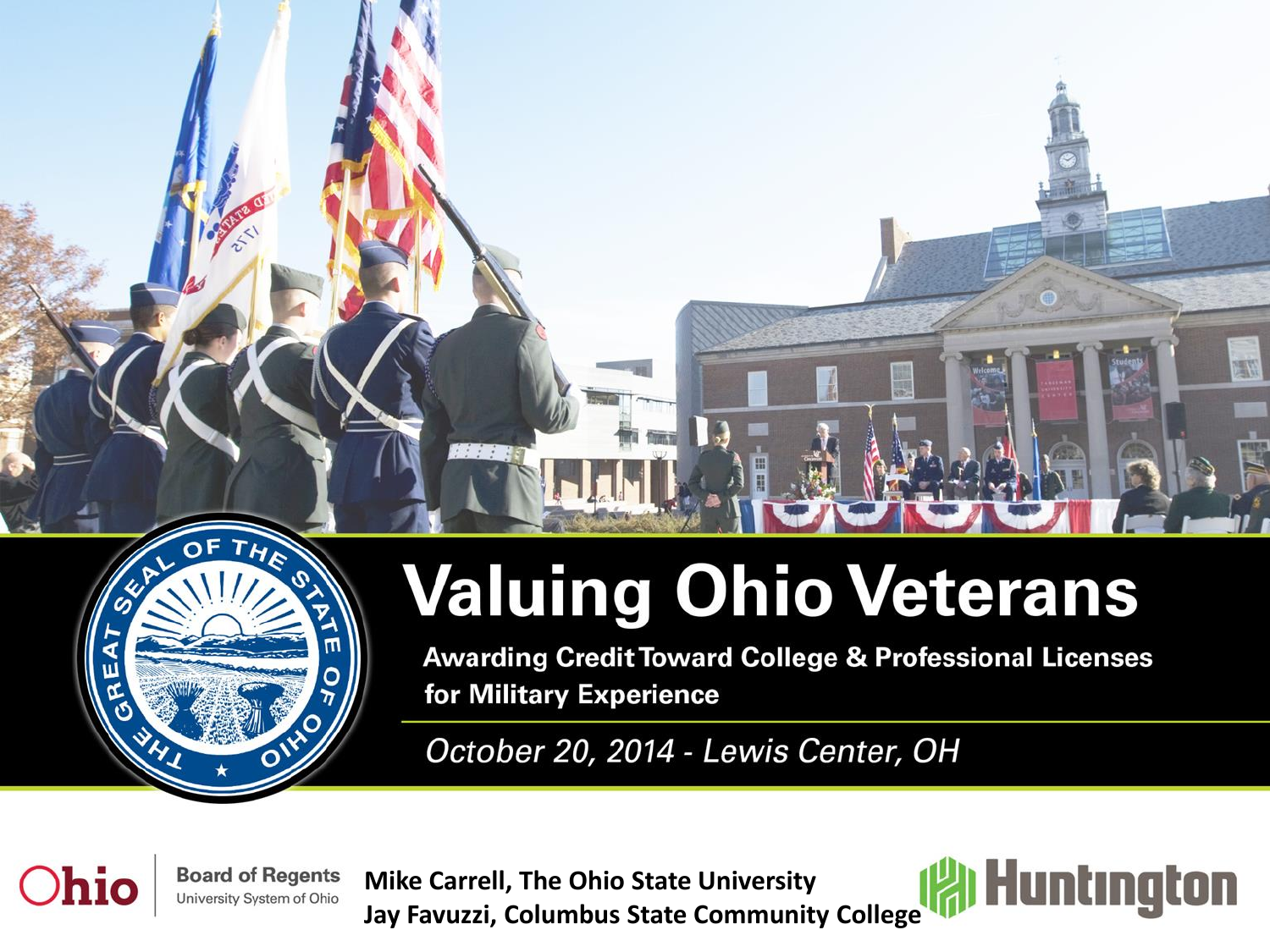# **Veterans Services on Campus**

### **Topics:**

**Why Should Ohio Pursue This? Single Point of Contact – Veterans Office? VA Certifiers Veterans Orientations Student-Veteran Organizations Veterans Resources and Innovative Ideas**





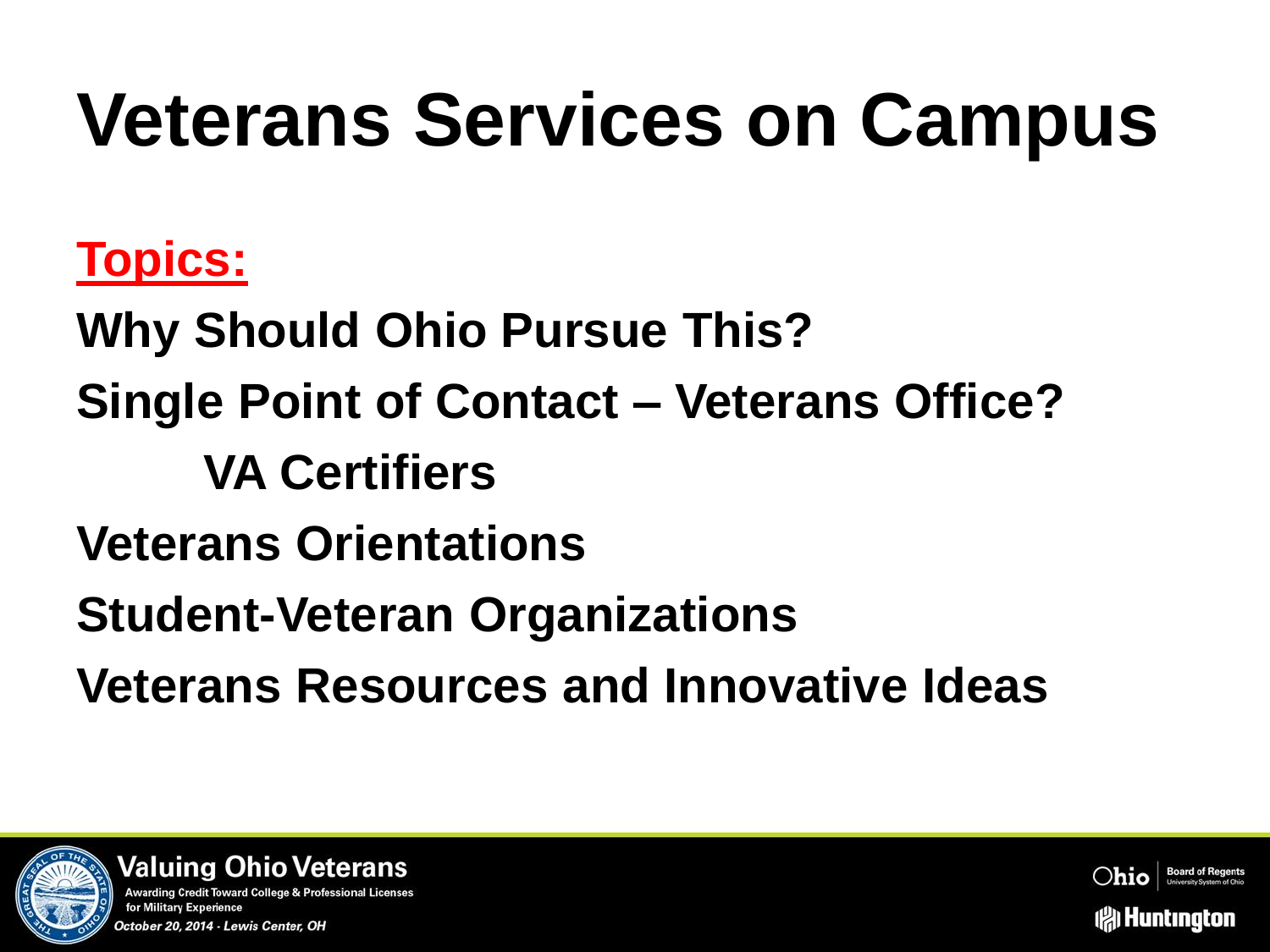## **Why Should Ohio Pursue This?**

- **Background:**
	- **Governor's Executive Order 2008 (GI Promise)**
	- **2011 Directive on awarding credit**
	- **Governor's Executive Order 2013 / PLA With a Purpose**
	- **Valuing Ohio Veterans & HB 488**
	- **Principles of Excellence**
- **Value of Veterans in the Classroom/On Campus**
- **Right thing to Do**
	- **Transition Assistance x3**
- **Build Trust with Veterans**
- **Economic Impact they are already bringing**
- **Retaining Talent in Ohio**



#### **Valuing Ohio Veterans** Awarding Credit Toward College & Professional License: for Military Experience October 20, 2014 - Lewis Center, OH

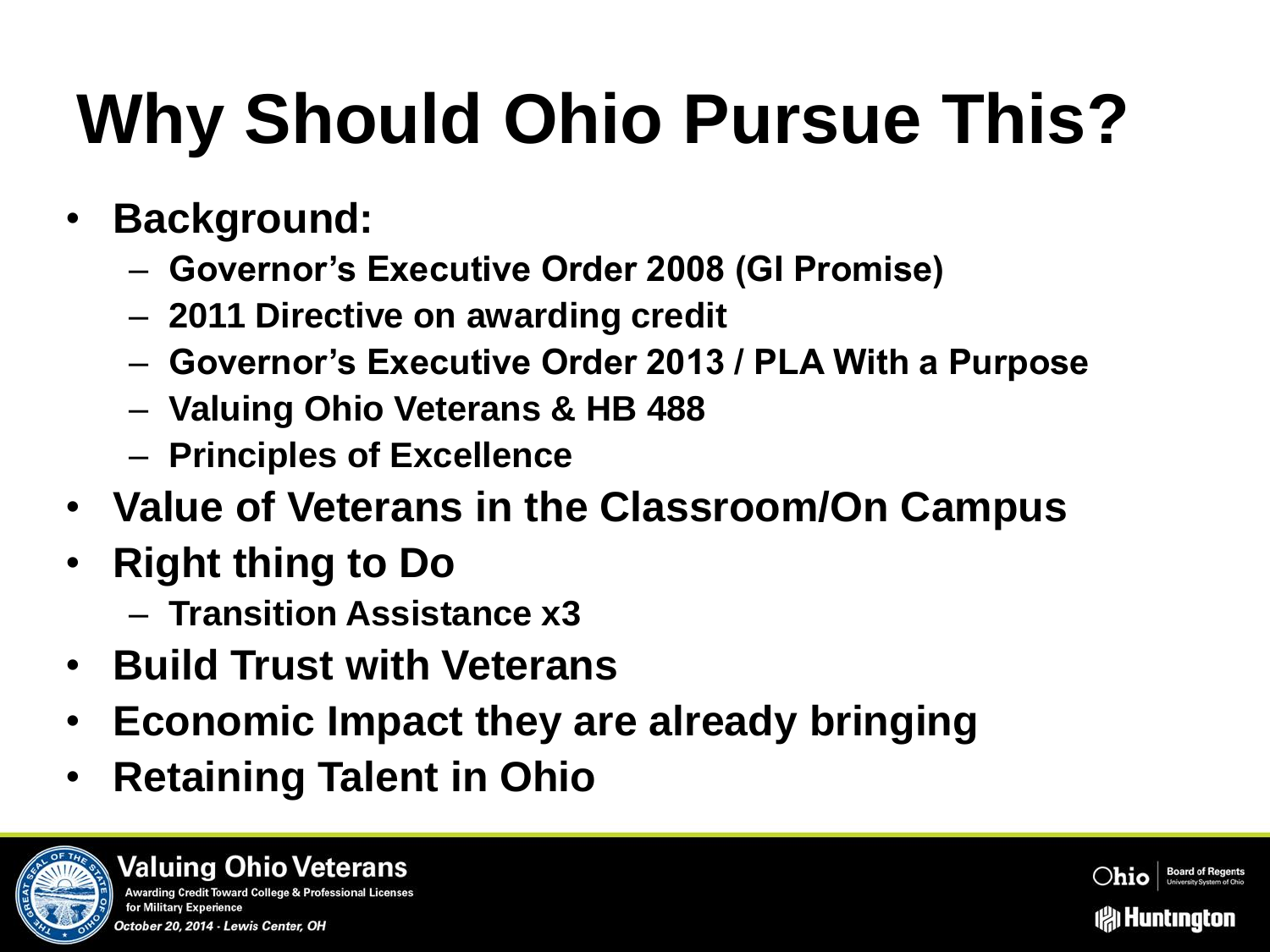# **Single Point of Contact**

- **Veterans Lead vs. Veterans Office**
	- **What is the Purpose –Where should it "sit"**
- **VA Certifier**
	- **Why Separate**
	- **University "Price of Admission"**
- **Roles/Responsibilities**
	- **Policies /Procedures**
	- **Education & Training (Internal & External)**
	- **Outreach & Engagement**
	- **Resource Development / Red Tape**
	- **Leadership advice, counsel, and agenda setting**



**Valuing Ohio Veterans** Awarding Credit Toward College & Professional License: for Military Experience October 20, 2014 - Lewis Center, OH

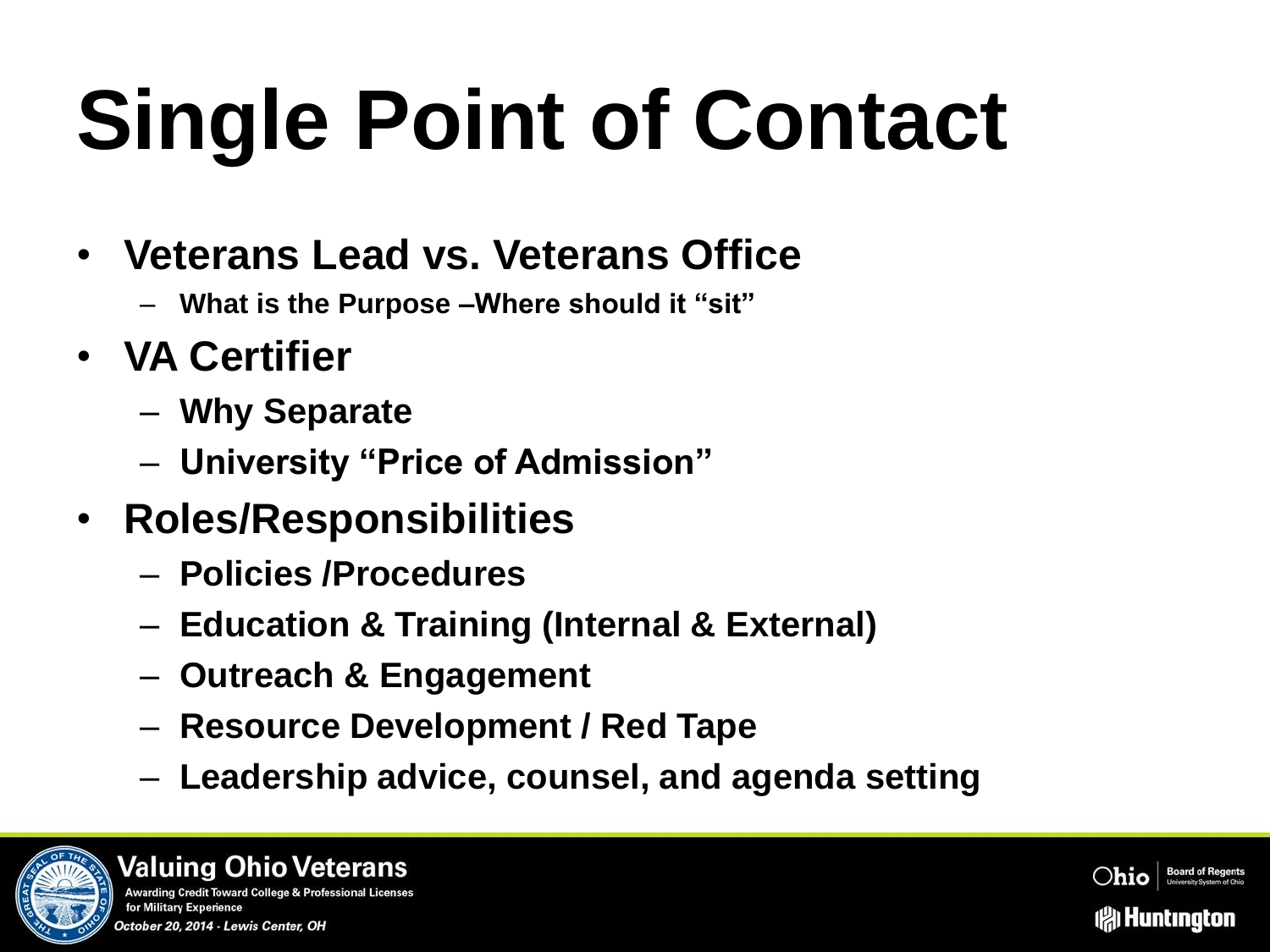# **Veterans Orientations**

- **Does NOT Replace Academic Orientation**
- **Separate Day/Session Vs Add-on**
- **Focus on Student-Veteran**
	- **Unique Issues**
	- **Available Services**
	- **Integration Opportunities**
		- **Vets Groups Vs All Groups**
		- **Social Events**
	- **Potential Misconceptions (Disability & Counseling Services)**
- **Include Your Communities**
	- **County Service Agencies (x88)**
	- **VA**
	- **Private / Non-Profit**



#### **Valuing Ohio Veterans** Awarding Credit Toward College & Professional Licenses for Military Experience October 20, 2014 - Lewis Center, OH

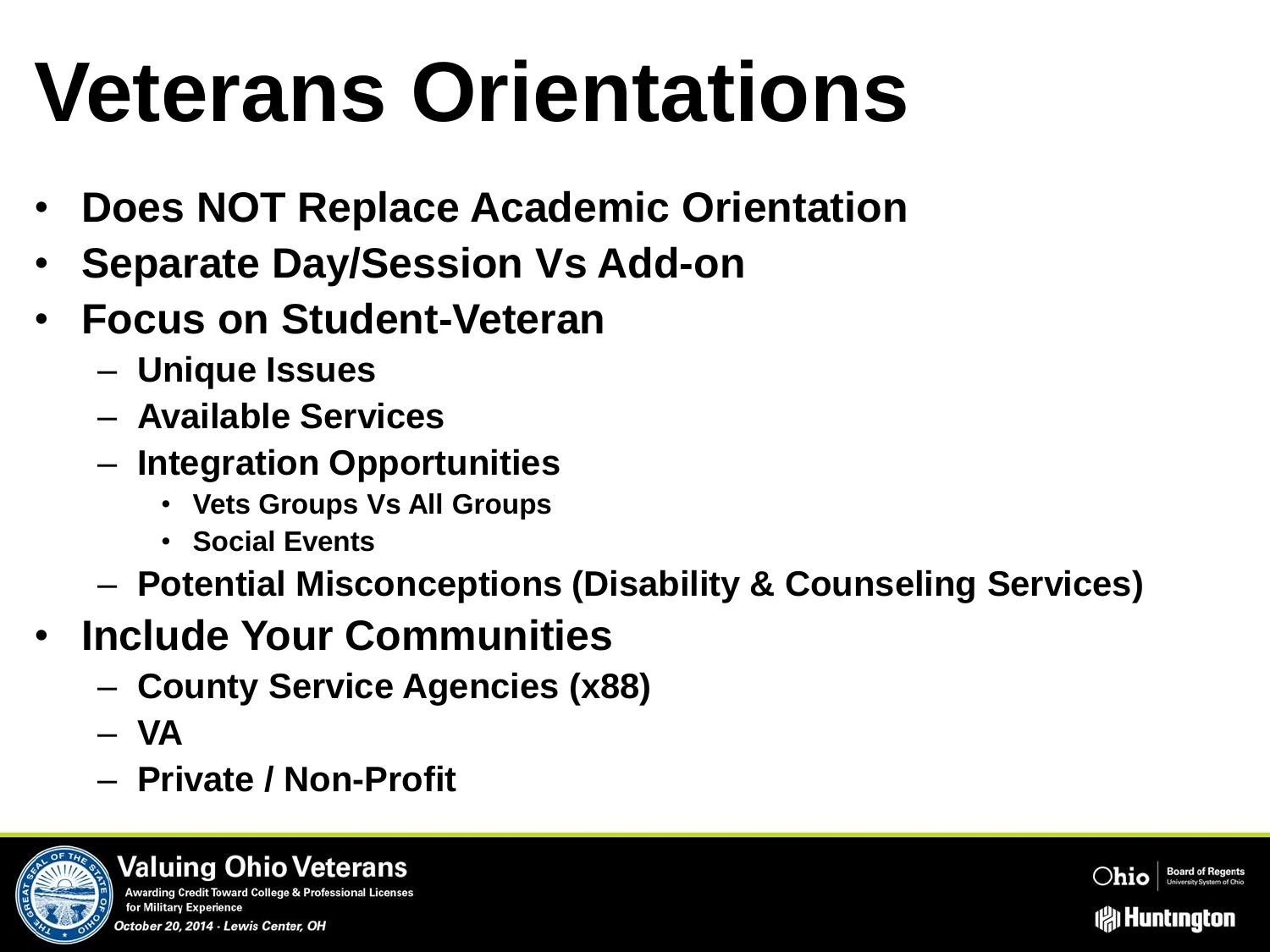# **Student-Veteran Organizations**

- **Allow/Encourage**
- **SVA Alignment?**
- **Support /Advisors**
- **Difficulty in Establishment**
	- **Core Group**
	- **Changes over Time**
	- **University Expertise (Steering Committee)**
- **Niche Groups?**
- **How to utilize them**